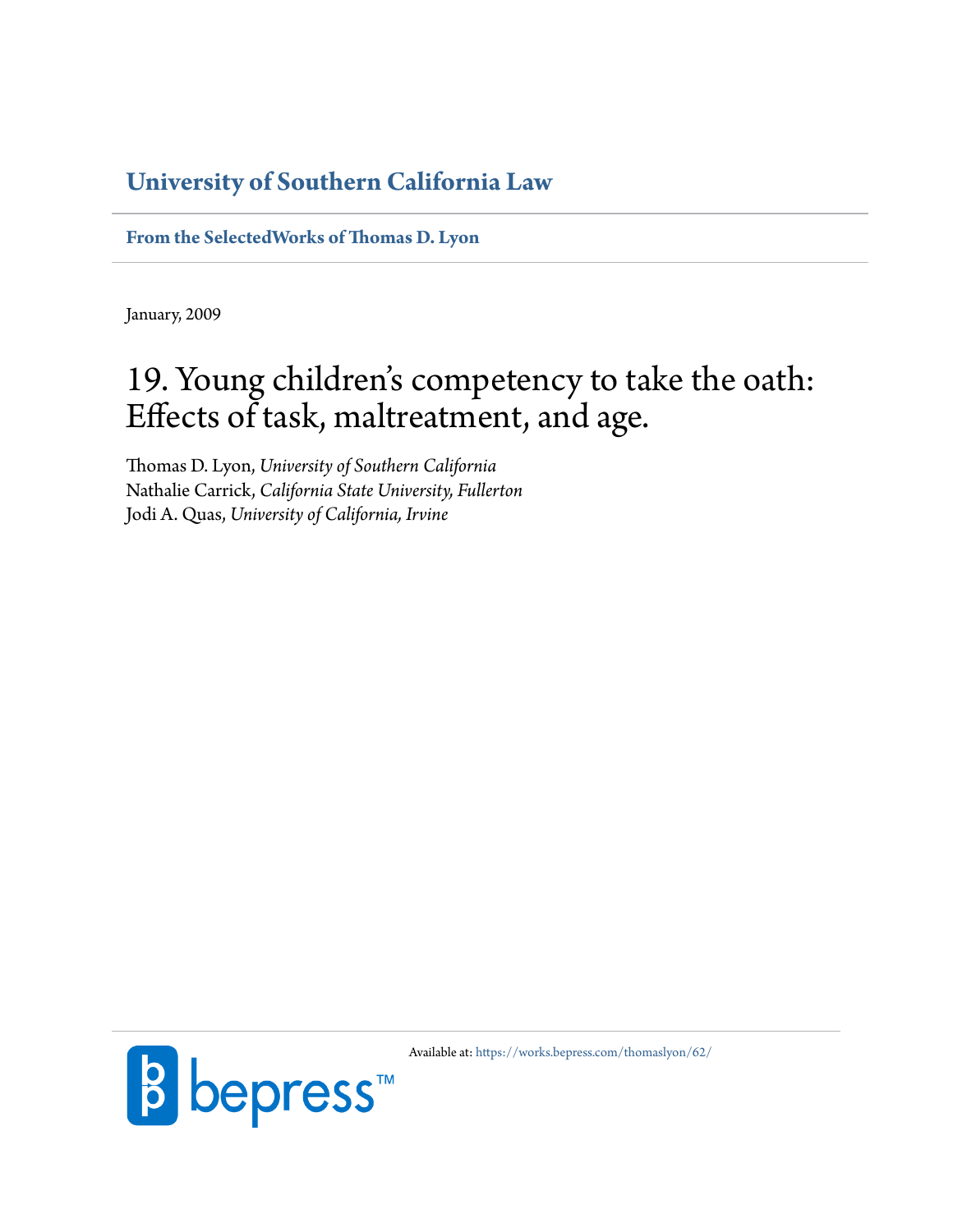#### ORIGINAL ARTICLE

### Young Children's Competency to Take the Oath: Effects of Task, Maltreatment, and Age

Thomas D. Lyon · Nathalie Carrick · Jodi A. Quas

Published online: 5 March 2009 American Psychology-Law Society/Division 41 of the American Psychological Association 2009

Abstract This study examined maltreated and non-maltreated children's  $(N = 183)$  emerging understanding of ''truth'' and ''lie,'' terms about which they are quizzed to qualify as competent to testify. Four- to six-year-old children were asked to accept or reject true and false (T/F) statements, label T/F statements as the ''truth'' or ''a lie,'' label T/F statements as "good" or "bad," and label "truth" and "lie" as "good" or "bad." The youngest children were at ceiling in accepting/rejecting T/F statements. The labeling tasks revealed improvement with age and children performed similarly across the tasks. Most children were better able to evaluate "truth" than "lie." Maltreated children exhibited somewhat different response patterns, suggesting greater sensitivity to the immorality of lying.

Keywords Child witnesses · Child maltreatment · Competency examination  $\cdot$  Moral development  $\cdot$ Cognitive development

Since at least the late seventeenth century  $(R. v. Arrow$ smith, [1678\)](#page-9-0), child witnesses have been routinely asked about their understanding of the meaning and morality of lying to determine if they are competent to take the oath. In fact, until the 1970s, children were presumed incompetent, and their competency had to be demonstrated prior to their

T. D. Lyon  $(\boxtimes)$ 

University of Southern California, Los Angeles, CA, USA e-mail: tlyon@law.usc.edu

N. Carrick California State University-Fullerton, Fullerton, CA, USA

J. A. Quas University of California-Irvine, Irvine, CA, USA testimony being admitted. Although the lifting of formal competency requirements has led some commentators to assert that the competency requirement is dead (Bruck, Ceci, & Hembrooke, [1998](#page-8-0); Goodman & Reed, [1986](#page-8-0)), its death has been exaggerated: In most states, witnesses still either take the oath or make some affirmation that they will tell the truth (Mueller & Kirkpatrick, [2003\)](#page-9-0). This, in turn, leads many attorneys and judges to continue to inquire into children's understanding of truth and lies (Myers, [2005](#page-9-0)). Moreover, forensic investigators are often advised to ask competency questions in their pretrial interviews (Poole & Lamb, [1998](#page-9-0)), even in countries (such as the United Kingdom) where questions about the truth and lies are clearly not a prerequisite to testimony (Crown Prosecution Service, [2002](#page-8-0)). As a result, child witnesses are quite likely to confront questions about their understanding of the truth and lies and the importance of telling the truth. Their responses may be used as a prerequisite to allowing their testimony (in jurisdictions in which there are still competency to take the oath requirements) or as a means of evaluating their credibility (in jurisdictions in which oathtaking incompetency does not bar testimony).

#### CHILDREN'S UNDERSTANDING OF TRUTH AND LIES: RESEARCH AND LEGAL RELEVANCE

Research on children's understanding of truth and lies has tended to focus on two issues. The first concerns whether greater understanding is associated with increased accuracy of children's reports. Several studies have found that children's eyewitness performance is not related to their understanding of truth and lies (Feben, [1985](#page-8-0); Goodman, Aman, & Hirshman, [1987](#page-8-0); London & Nunez, [2002;](#page-9-0) Pipe & Wilson, [1994](#page-9-0); Talwar, Lee, Bala, & Lindsay, [2002\)](#page-9-0). When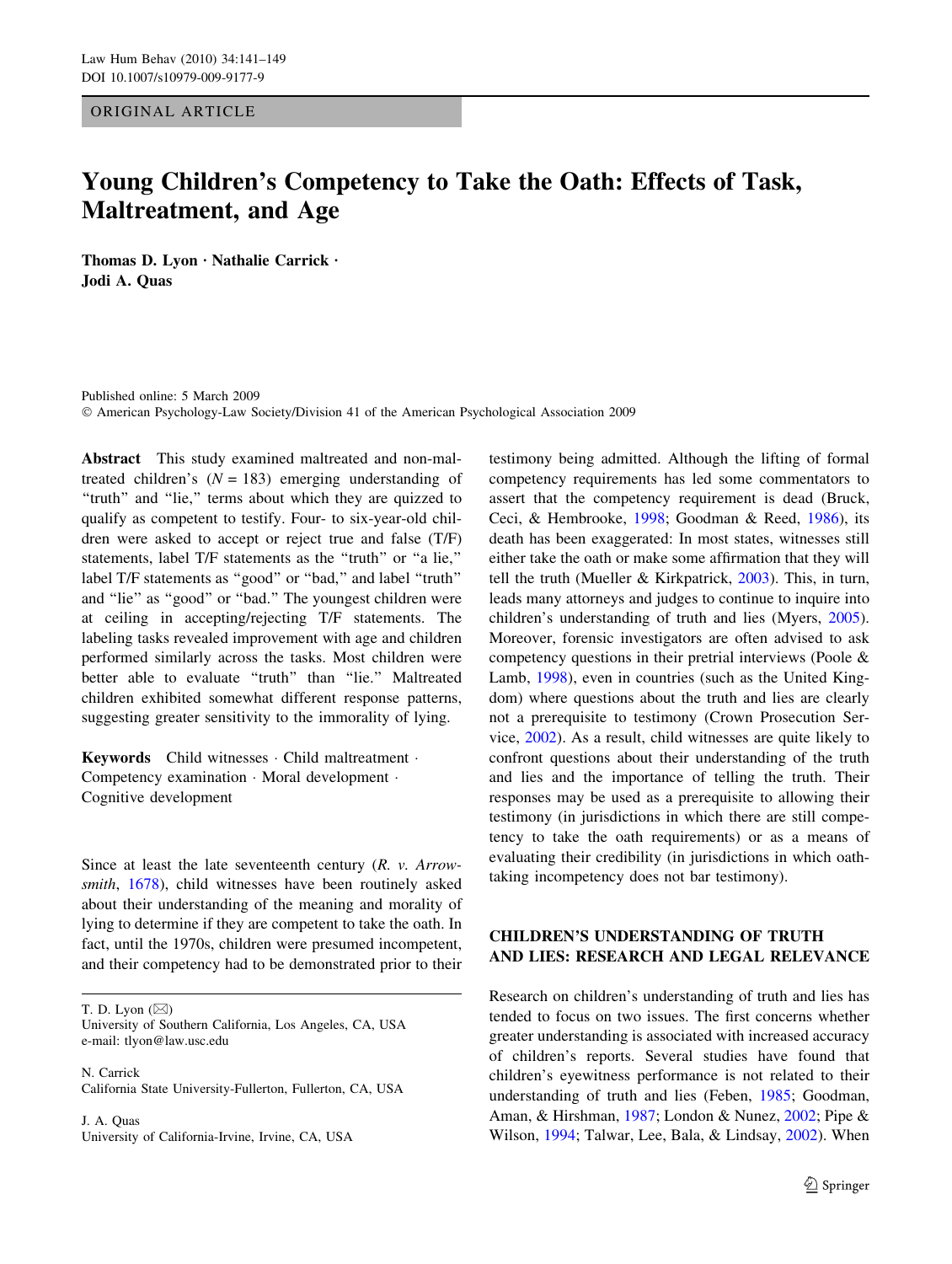significant correlations do exist, they tend to be limited to children who are asked to promise to tell the ''truth'' or given instructions using the word ''truth,'' suggesting that children need to comprehend the oath in order for it to be effective, rather than a general relation between honesty and conceptual understanding (Lyon & Dorado, [2008](#page-9-0); Lyon, Malloy, Quas, & Talwar, [2008;](#page-9-0) Talwar, Lee, Bala, & Lindsay, [2004](#page-9-0)).

Limited relations between honesty and understanding of "truth" and "lie" might suggest that oath-taking competency should not be a prerequisite to children's testimony. However, courts are bound to follow legal rather than scientific authority. Recently, the United States Supreme Court has increased the significance of oath-taking competency requirements for child witnesses in criminal cases by expanding defendant's rights against the admissibility of hearsay from declarants who fail to testify at trial (Crawford v. Washington, [2004](#page-8-0); Davis v. Washington, [2006\)](#page-8-0). Children who fail to qualify as testimonially competent are rendered unavailable, which prohibits admission of their ''testimonial'' hearsay, including statements to the police and forensic interviewers (Raeder, [2007\)](#page-9-0). This approach has led to the reversal of a number of convictions for crimes allegedly committed against children (e.g., State v. Hooper, [2007;](#page-9-0) State v. Henderson, [2007](#page-9-0)). The legal justification was not that the child's statements in those cases were inaccurate, but that the defendant's constitutional right to cross-examine the child was denied when the child failed to qualify. Hence, child witnesses' ability to qualify as competent to take the oath has taken on renewed legal importance.

The continued vitality of the oath and oath-taking competency inquiries highlights the importance of the second issue on which research concerning children's understanding of truth and lies has focused, specifically, how children demonstrate that understanding. This research is of relevance to legal practice in two ways. For one, research on eliciting understanding can provide practical advice regarding the best methods for assessing competency. Second, findings regarding children's competency at different ages can guide the courts in determining when they should require children to demonstrate their understanding, rather than presume competency.

Under the law in most jurisdictions, children demonstrate oath-taking competency if they understand that ''truth'' refers to factual statements and that one ought to tell the truth (Lyon, [2000\)](#page-9-0). Research has suggested that this basic understanding first appears during the preschool years. Children as young as 4 years exhibit above-chance performance on tasks requiring them to understand that "truth" refers to factual statements and "lies" to counterfactual statements (Bussey, [1992;](#page-8-0) Haugaard, Reppucci, Laird, & Nauful, [1991](#page-8-0); Strichartz & Burton, [1990](#page-9-0);

Wimmer, Gruber, & Perner, [1984](#page-9-0)), as well as tasks requiring them to recognize that "truth" is more virtuous than ''lies'' (Bussey, [1992;](#page-8-0) Peterson, Peterson, & Seeto, [1983](#page-9-0)).

Although the sole study to test 3-year-olds found lack of understanding among children this young (Strichartz & Burton, [1990](#page-9-0)), the tasks in that study were complicated by considerations extraneous to oath-taking competency, including distinctions among lies, jokes, and mistakes. Indeed, such distinctions have been highlighted in much of the developmental research in this area, which has focused on conceptual development rather than legal application (Peterson, Peterson, & Seeto, [1983](#page-9-0); Talwar & Lee, [2008](#page-9-0); Strichartz & Burton, [1990](#page-9-0); Wimmer, Gruber, & Perner, [1984](#page-9-0), [1985](#page-9-0)). Recently, Lyon, Carrick, and Quas [\(2008\),](#page-9-0) using simplified tasks that exclusively focused on the truth or falsity of statements, found that significant numbers of 3-year-olds were adept at labeling true and false (T/F) statements as ''truth'' or ''lie'' and ''good'' or ''bad.''

The fact that children's apparent competence depends on the way in which their competency is tested is of obvious importance to legal professionals seeking the most sensitive and appropriate ways to assess children's competency. Prior research has demonstrated that children's ability to recognize ''truth'' and ''lies'' far exceeds their ability to define the terms (Lyon & Saywitz, [1999](#page-9-0); Pipe & Wilson, [1994\)](#page-9-0). An underexplored question is whether children are more adept at understanding ''truth'' or ''lie.'' That is, developmental research has typically focused on children's understanding of lying. Yet understanding of the meaning of ''lie'' is not a legal prerequisite to competency to take the oath. If a child can correctly label whether T/F statements are the ''truth'' and endorse the goodness of ''truth,'' then he or she can competently promise to be truthful. Although prior research has not found differences in children's understanding of "truth" vs. "lie," (e.g., Haugaard et al., [1991\)](#page-8-0), Lyon, Carrick, et al. ([2008\)](#page-9-0) found that 3- to 5-year-old children were better at using the word "truth" to assert or deny the factuality and goodness or badness of statements than they were at using the word "lie."

Still younger children may have an inarticulable understanding of true and false statements. They may have a concept of truth and falsity, and adhere to the belief that one ought to make true statements, but not be capable of labeling true and false statements as such. Lyon, Carrick, et al. ([2008\)](#page-9-0) showed that children as young as 2.5 years who failed to accurately label true and false (T/F) statements as ''good'' or ''bad,'' and ''truth'' or ''lie,'' nevertheless reliably rejected false statements and accepted true statements. This is consistent with research concerning children's ability to reject counterfactual statements, a skill demonstrated in children as young as 20 months (Hummer, Wimmer, & Antes, [1993;](#page-9-0) Pea, [1982](#page-9-0)).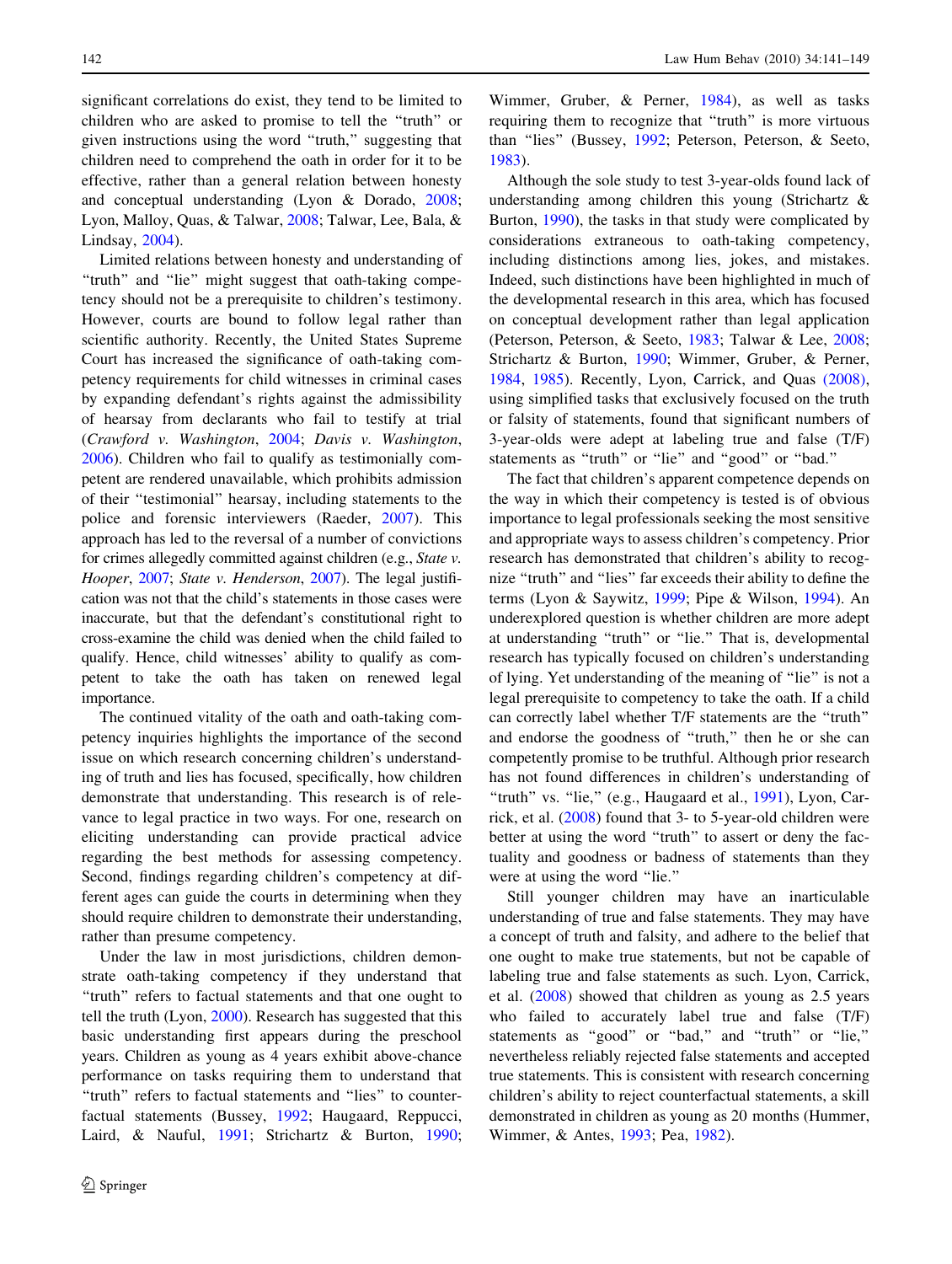If many young children have an inarticulable understanding of truth and falsity, this has implications for children's testimony. These children would appreciate the importance of speaking truthfully but be unable to comment prospectively on whether they would do so and thus be incapable of promising to tell the truth. They could be allowed to testify in jurisdictions where children can potentially testify unsworn, but are expected to have an understanding of the obligation to testify honestly (e.g., Florida, Fla. Evid. Code, [2007\)](#page-8-0).

#### MALTREATED CHILDREN'S COMPETENCY: RESEARCH AND LEGAL RELEVANCE

Unfortunately, most prior research concerning truth and lie has tested predominantly Caucasian children (Haugaard et al., [1991\)](#page-8-0), often from middle- and upper-middle class backgrounds (Bussey, [1992](#page-8-0); Lyon, Carrick, et al., [2008](#page-9-0)). It is therefore unclear whether the aforementioned findings generalize to child witness populations, who are more diverse, both in terms of ethnic background and socioeconomic status (SES).

Of particular interest to this study, maltreated children, the predominant child witnesses in United States criminal courts (Goodman, Quas, Bulkley, & Shapiro, [1999](#page-8-0)), often vary from typically developing children on dimensions that have direct bearing to their understanding of "truth" and "lie." For example, maltreated children are often delayed in cognitive and language development (Kendall-Tackett & Eckenrode, [1996;](#page-9-0) Lyon & Saywitz, [1999](#page-9-0); Trickett, McBride-Chang, & Putnam, [1994\)](#page-9-0). Additionally, although maltreated and non-maltreated children make similar moral judgments when shown pictures of minor transgressions (Smetana et al., [1999;](#page-9-0) Toth, Cicchetti, Macfie, Rogosch, & Maughan, [2000\)](#page-9-0), maltreated children are more inclined to predict that others will behave immorally and antisocially (Toth et al., [2000](#page-9-0)) and may have different attitudes about truth-telling and lying, since secrecy is often the norm in abusive homes (Bussey & Grimbeek, [1995](#page-8-0)). Thus, there is a clear need to examine, directly, maltreated children's capabilities when provided with developmentally appropriate measures of testimonial competency.

A few studies have examined maltreated children's understanding of the meaning and morality of truth-telling (Lyon & Dorado, [2008;](#page-9-0) Lyon & Saywitz, [1999;](#page-9-0) Lyon, Saywitz, Kaplan, & Dorado, [2001\)](#page-9-0), but none has actually compared maltreated children to non-maltreated children. There are hints in the literature that maltreated children may exhibit different patterns of understanding truth and lies. Two studies (Lyon & Dorado, [2008;](#page-9-0) Lyon & Saywitz, [1999\)](#page-9-0) found that maltreated children understood that liars would "get in trouble" better than they understood that children

uttering T/F statements were telling ''the truth'' or ''a lie,'' suggesting that they understood the moral connotations of ''truth'' and ''lie'' before they recognized that the words denote true and false statements. These children would pass competency tasks regarding the negative consequences of lying, and would eagerly assert that they would tell the truth, but would not in fact understand what the truth entailed. In contrast, studying a predominantly Caucasian and middle- to upper-middle class group of children, Lyon, Carrick, et al. [\(2008\)](#page-9-0) found no differences in children's acquisition of the understanding that T/F statements are ''truth''/''lie'' or "good"/"bad" or that "truth" and "lies" are "good"/"bad."

Unfortunately, it is unclear whether the difference across studies is attributable to the children studied or the nature of the tasks. Maltreated children might uniquely understand the wrongfulness of lying better than the meaning of lying given a home environment rich in punitiveness but lacking in linguistic stimulation. Alternatively, parallel tasks (Lyon, Carrick, et al., [2008\)](#page-9-0) might reveal uniformities in understanding the meaning and morality of ''truth'' and ''lie.'' Direct comparison between maltreated and demographically similar non-maltreated children utilizing parallel tasks can determine whether maltreated children have a different understanding of truth and lies than non-maltreated children.

#### PRESENT STUDY

In this study, we examined maltreated and non-maltreated children's early understanding of the meaning and morality of T/F statements and ''truth''/''lie.'' We utilized the same tasks as Lyon, Carrick, et al. [\(2008\)](#page-9-0) and investigated whether maltreated children and a comparable group of non-maltreated children (similar in ethnicity and SES) exhibited similar patterns of understanding. The tasks assessed children's ability to accept or reject T/F statements (Task A), label T/F statements as "the truth" or "a lie" (Task B), label T/F statements as ''good'' or ''bad'' (Task C), and label the words "truth" and "lie" as "good" or "bad" (Task D). We first hypothesized that children would be more adept at accepting true statements and rejecting false statements than at labeling T/F statements as "truth," "lie," "good", or "bad" (Task  $A > B$ , C, and D), consistent with Lyon, Carrick, et al. [\(2008\)](#page-9-0) and research showing an early capacity to reject false statements. Second, we predicted that children would perform equally well across the labeling tasks (Task  $B = C = D$ ). However, we also tested an alternative hypothesis, based on the possibility raised in prior studies involving maltreated children (Lyon & Dorado, [2008](#page-9-0); Lyon & Saywitz, [1999\)](#page-9-0), that children might be better at labeling ''truth''/''lie'' and T/F statements as ''good''/''bad'' than at labeling T/F statements as "truth"/"lie" (Task  $B < C < D$ ).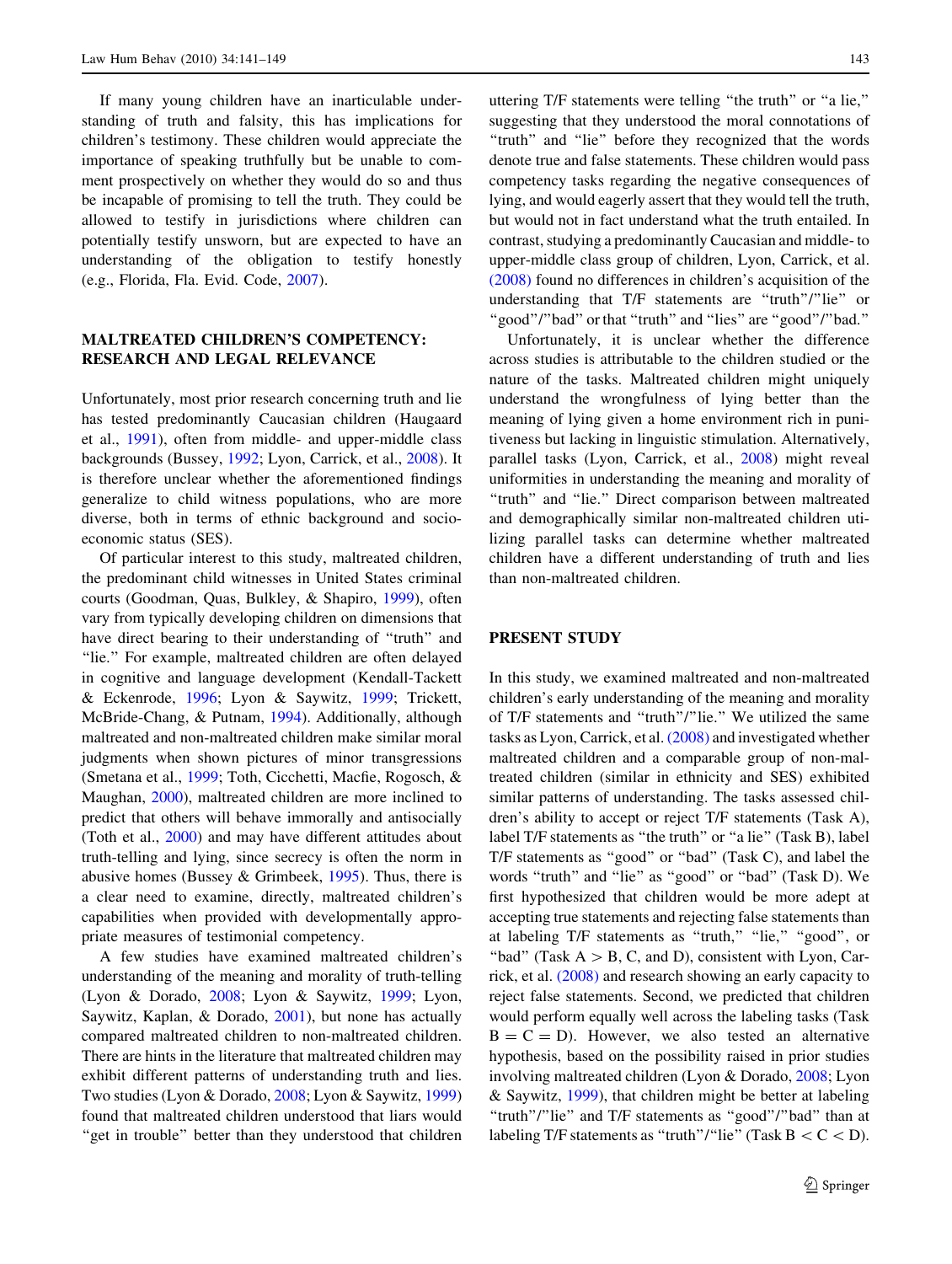Third, we hypothesized that children would be better at (a) assessing whether statements were the ''truth'' than whether they were a ''lie'' (Task B) and (b) assessing whether ''truth'' was good/bad than whether "lie" was good/bad (Task D) (Lyon, Carrick, et al., [2008\)](#page-9-0).

#### METHOD

#### Participants

Participants included 183 maltreated and non-maltreated children, ages 4–6 years ( $M = 5$  years 3 months, range  $=$ 4 years 0 months to 7 years 0 months), with approximately equal numbers of boys (49%,  $N = 90$ ) and girls (51%,  $N = 93$ ). The sample was ethnically diverse: 59% Latino  $(N = 108)$ , 24% African-American  $(N = 44)$ , 10% Caucasian ( $N = 18$ ), and 7% Asian, biracial, other, or unknown  $(N = 13)$ .

The maltreated sample  $(N = 94)$  consisted of children substantiated as suffering from child neglect and/or physical or sexual abuse who had been removed from the custody of their parents or guardians. Children gave their assent to participate, and consent was obtained from the Presiding Judge of Juvenile Court and the Children's Law Center, which represents children in dependency proceedings. Children were not eligible if they were awaiting an adjudication hearing or a contested disposition hearing on the date of testing (because they might be asked to testify), if interpreter services were provided to their family and they were clearly incapable of communicating with the researchers in English, or if their attorney had objected to their participation.

In addition to being ethnically diverse, maltreated children in this court population are of disproportionately low SES (Lyon & Saywitz, [1999\)](#page-9-0). Hence, we recruited the nonmaltreated sample  $(N = 89)$  from schools serving predominantly low-income ethnic minority families in neighborhoods comparable to those from which most maltreated children were removed. Most of the non-maltreated participants attended schools in which over 90% of the children were receiving free or reduced price meals (Ed-data, [2008](#page-8-0)), a common proxy for economic disadvantage (e.g., Goolsbee & Guryan, [2006](#page-8-0)). Children who were not in the custody of one or both parents were excluded from the non-maltreated sample because of the potential that they had been removed from their parent's care due to maltreatment.

The maltreated and non-maltreated children were comparable in gender composition,  $\chi^2$  (1) = .132, p = .72. The maltreated children were, on average, several months older  $(M = 5$  years 6 months,  $SD = 10.7$ ) than the non-maltreated children ( $M = 5$  years 1 month,  $SD = 8.2$ ),  $t(181) = 3.8$ ,  $p\lt 0.001$ ,  $d = 0.56$ , but this difference was due to a larger number of older maltreated children in the sample. Hence, when divided into younger  $(N = 90)$  and older  $(N = 93)$ groups using a median split (younger including children 5 years 3 months and younger, older including children 5 years 4 months and older), the younger maltreated children were comparable in age to the younger non-maltreated children, t (88) = .45,  $p = .66$ ,  $d = .10$  (both groups  $M =$ 4 years 9 months), whereas the older maltreated children were older than the older non-maltreated children,  $t(91) = 2.8, p = .006, d = .59$  (maltreated  $M = 6$  years 1 month, non-maltreated  $M = 5$  years 9 months). A smaller percentage of the maltreated children was Latino (51%,  $N = 48$ ) than the non-maltreated children (67%,  $N = 60$ ),  $\chi^2$  (1) = 5.05, p = .03, but there were comparable proportions of Caucasians (maltreated:  $12\%$ ,  $N = 11$ ; non-maltreated: 8%,  $N = 7$ ,  $\chi^2$  (1) = .76,  $p = .38$ ) and African-Americans (maltreated: 29%,  $N = 27$ ; non-maltreated: 19%,  $N = 17$ ,  $\gamma^2$  (1) = 2.32,  $p = .13$ ). To account for the differences between the two samples, we included age and ethnicity (Latino vs. non-Latino) in subsequent analyses, and Latinos and non-Latinos were weighted equally.

#### Materials and Procedure

Children's understanding was assessed via four tasks: acceptance/rejection of T/F statements (Task A), truth/lie labeling of T/F statements (Task B), good/bad labeling of T/ F statements (Task C), and good/bad labeling of ''truth''/ "lie" (Task D). Each task consisted of eight yes/no questions, so that each child answered a total of 32 questions, with the number of questions about ''truth'' or ''lie,'' ''good'' or "bad," true statements or false statements, being equal within tasks. (Because of a transcription error, some of the children were given an additional ''lie'' story on the B task. We corrected for this error by calculating proportion correct scores.) The order in which the tasks were administered was counterbalanced using a Latin square design.

For Tasks A, B, and C, each trial depicted a target object and a story child with a talk bubble containing the target object (four trials) or a different object (four trials). The experimenter first pointed to the target object and asked the participant, ''What is this?'' and accepted the participant's label. The experimenter then said, pointing to the story child, ''This boy (or girl) looks at the [participant's label] and says 'It's a [object in talk bubble].''' For example, in a story in which the target object was a cat and the talk bubble object was a dog, the experimenter would say, ''This boy looks at the cat and says 'It's a dog.'''

The specific questions then asked of the participant varied across tasks. In Task A, the experimenter pointed at the target object and asked ''Is this a [object in talk bubble]?'' In Task B, the experimenter asked the participant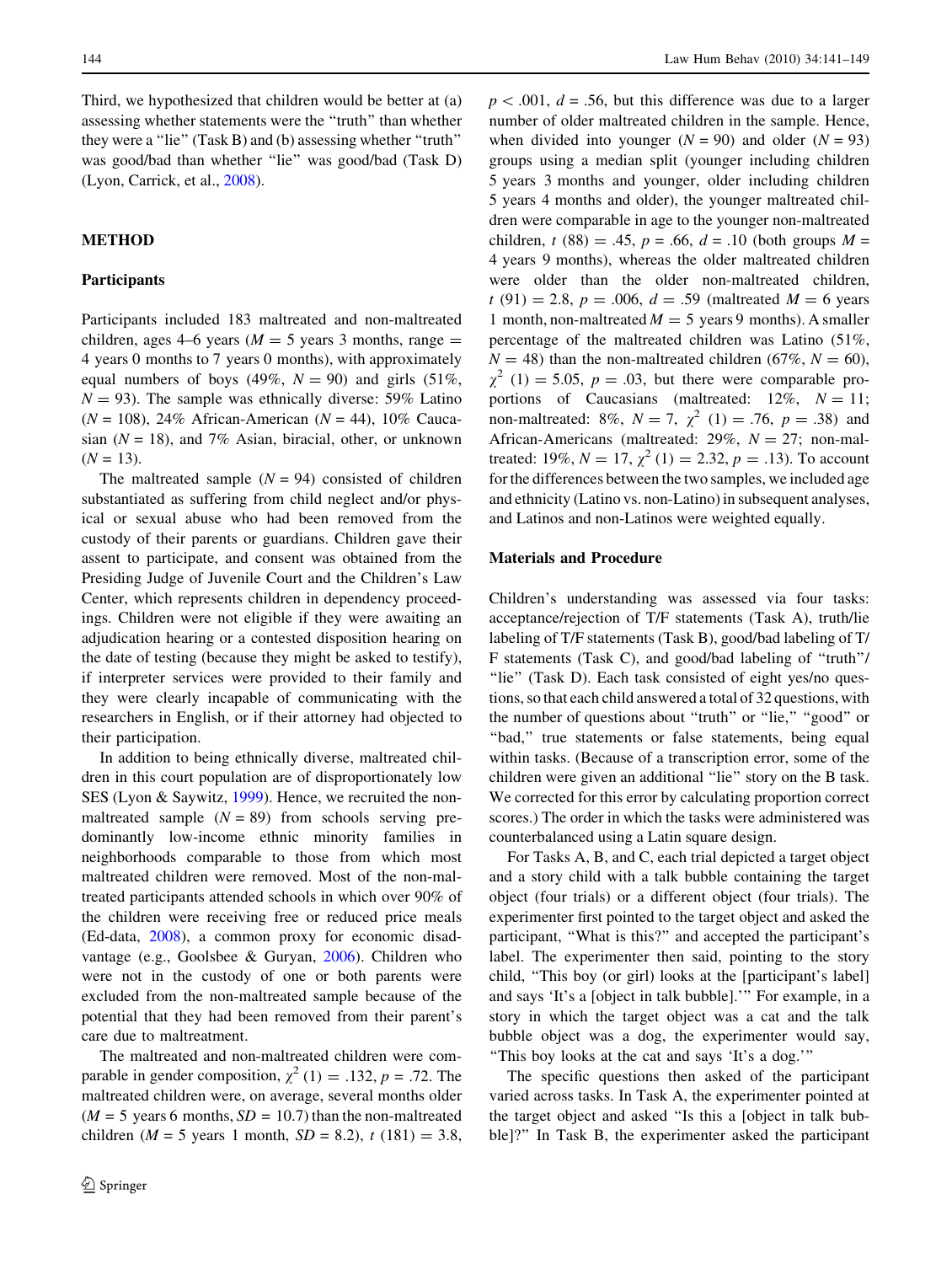''Did the boy/girl tell the truth?'' or ''Did the boy/girl tell a lie?'' In Task C, the experimenter asked the participant ''Did the boy/girl say something good?'' or ''Did the boy/ girl say something bad?''

For Task D, each trial only depicted a story child. The experimenter told the participant the name of the story child (to reduce the monotony of the stories), and said that the story child either ''told the truth'' or ''told a lie,'' then asked ''Did s/he say something good?'' or ''Did s/he say something bad?''

Children received a ''1'' for each correct response, a ''0'' for each incorrect response, and a ".5" for "don't know" or incomprehensible responses (so that a failure to answer "yes" or "no" would constitute chance responding). Only .3% of children's responses were ''I don't know'' or nonresponsive, and either excluding these responses or coding them as incorrect had no effect on any analyses.

#### RESULTS

Preliminary analyses revealed that children's performance was not significantly related to gender but that Latino children performed less well than other ethnicities (with no differences between Caucasians and African-Americans). Subsequent analyses excluded gender. Additionally, children's performance did not vary depending on the order of questions or tasks, ruling out fatigue or practice effects.

We first tested our first two hypotheses, which concerned overall task differences: that (1) children would be more proficient at accepting true and rejecting false statements (Task A) than at labeling true and false statements as such (Tasks B, C, and D) and (2) children's performance on the labeling tasks (B, C, and D) would not differ. We conducted a repeated measures analysis of variance (ANOVA) on children's proportion accuracy with task (Tasks A vs. B vs. C vs. D) as a within-subjects factor and age group (younger vs. older), maltreatment status, and Latino ethnicity as between-subjects factors.

Significant main effects emerged due to task,  $F(3, 1)$ 525) = 90.08,  $p < .001$ ,  $\eta_p^2 = .34$ ; age,  $F (1, 175) = 23.20$ ,  $p < .001$ ,  $\eta_{\rm p}^2 = .12$ ; and ethnicity, F (1, 175) = 10.92,

 $p = .001$ ,  $\eta_{\rm p}^2 = .059$ . Significant interactions also emerged between task and age,  $F(3, 525) = 9.00, p < .001$ ,  $\eta_{\rm p}^2 = .049$ ; task and maltreatment, F (3, 525) = 2.76,  $p = .04$ ,  $\eta_{\rm p}^2 = .016$ ; and task, age, and maltreatment, F (3,  $525$ ) = 2.84, p = .037,  $\eta_{\rm p}^2$  = .016.

The significant main effects of age and ethnicity were due to the fact that overall, older children  $(M = .87)$  outperformed younger children  $(M = .79)$  and non-Latino children  $(M = .87)$  outperformed Latino children  $(M = .80)$ . Inspection of the means (Table 1) revealed that performance on Task A (acceptance/rejection of true and false statements) was higher than the other tasks, which differed little except among the younger maltreated children.

To tease apart the meaning of the three-way interaction, we conducted individual tests on task differences among young maltreated, young-non-maltreated, old-maltreated, and old-non-maltreated children (using the Bonferroni correction). Analyses revealed that, for all but the younger maltreated children, performance on Tasks B, C and D were comparable. The younger maltreated children, however, exhibited the pattern B  $\lt C \lt D$ ,  $F (3, 171) = 18.18$ ,  $p < .001$ ,  $\eta_{\rm p}^2 = .242$ . In other words, these children exhibited better understanding of the wrongfulness of ''truth'' and ''lie'' than the meaning or wrongfulness of true and false statements.

To further explore the extent to which children's performance was similar across the labeling tasks, we examined whether children who were at ceiling on one task (8/8 correct) were also likely to be at ceiling on another labeling task, separately analyzing the young maltreated children because they alone showed task differences. For the young maltreated children, the conditional probabilities were highly variable, ranging from 20% to 71%. The lowest percentage was the likelihood that children would score at ceiling on Task B, given that they scored at ceiling on Task D, reflecting the better performance on Task D among this group. For the rest of the participants, however, the conditional probabilities ranged from 69% to 84%, exhibiting a great deal of uniformity across the tasks.

In summary, consistent with our predictions, Task A, which required children to reject or accept T/F statements, was substantially easier than the three labeling tasks. Our

Table 1 Mean proportion correct on tasks by maltreatment status and age

| Task                                     | Maltreated |           | Non-Maltreated |          |
|------------------------------------------|------------|-----------|----------------|----------|
|                                          | Younger    | Older     | Younger        | Older    |
| A: Accept/reject T/F statements          | .92(0.15)  | .97(0.10) | .97(0.10)      | .93(.17) |
| B: Label T/F statements as "truth"/"lie" | .60(.26)   | .85(.23)  | .59(.22)       | .72(.27) |
| C: Label T/F statements as "good"/"bad"  | .66(.22)   | .83(.22)  | .59(.22)       | .71(.23) |
| D: Label "truth"/"lie" as "good"/"bad"   | .73(.22)   | .78(.22)  | .60(.20)       | .74(.23) |

Standard deviations are in parentheses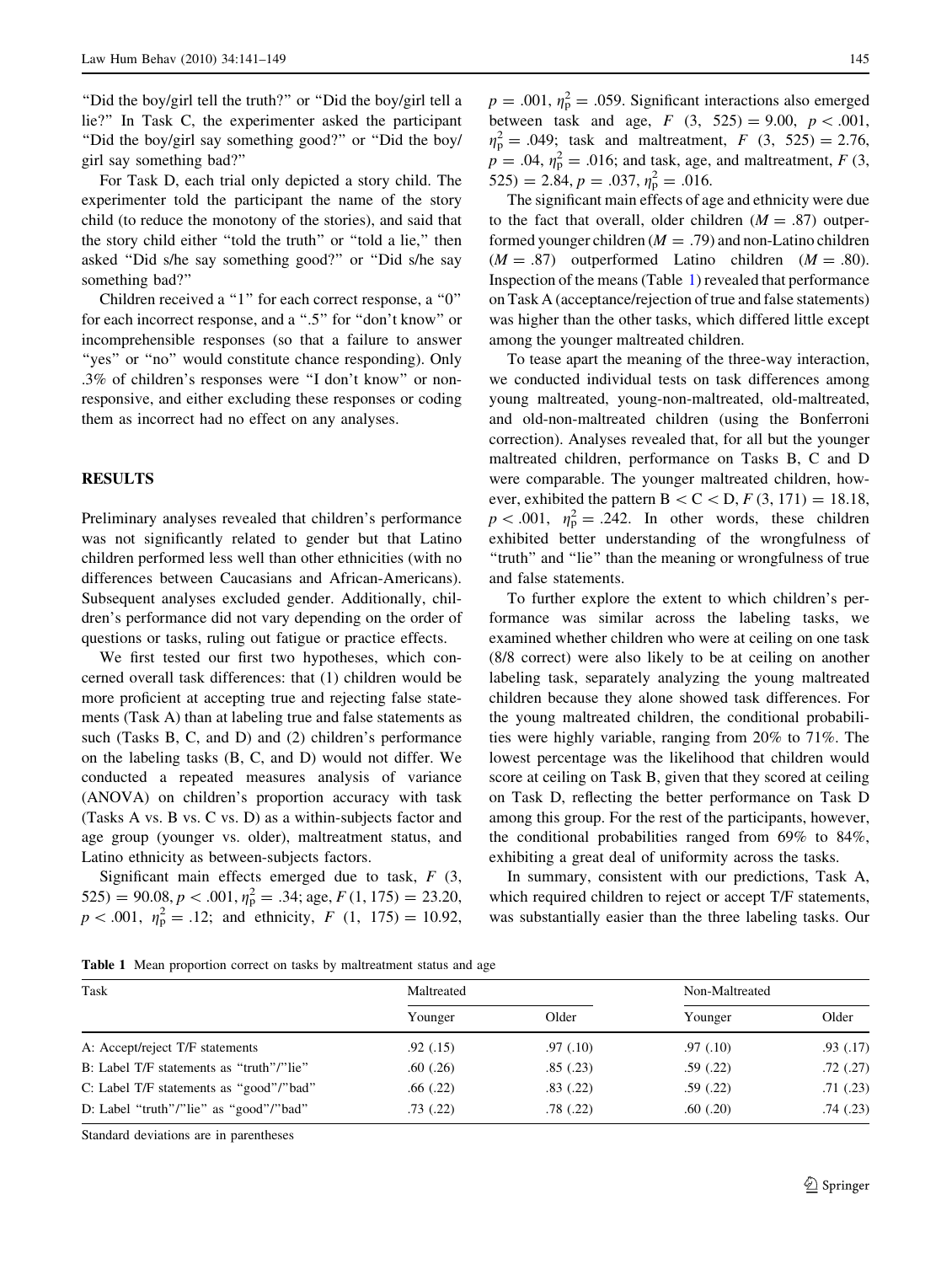| Task                               | Maltreated |          | Non-Maltreated |           |
|------------------------------------|------------|----------|----------------|-----------|
|                                    | Younger    | Older    | Younger        | Older     |
| B: Label T/F statements as "truth" | .58(.32)   | .83(.28) | .65(.27)       | .75(.30)  |
| B: Label T/F statements as "lie"   | .63(.27)   | .84(.25) | .53(.28)       | .69(.34)  |
| D: Label "truth" as "good"/"bad"   | .83(.21)   | .85(.20) | .71(0.29)      | .85(.20)  |
| D: Label "lie" as "good"/"bad"     | .63(.37)   | .72(.31) | .48(.31)       | .64(0.35) |

Table 2 Proportion correct using "truth" and "lie" in B and D tasks, by maltreatment status and age

Standard deviations are in parentheses

prediction that children would perform similarly on the labeling tasks (Tasks B, C, and D) was supported, except among the younger maltreated children, who performed better on the tasks in which they evaluated the goodness/ badness of truth-telling (Tasks C and D) than on the task in which they identified true and false statements as "truth" and ''lie'' (Task B). The ethnic differences showed that Latino children performed somewhat worse than non-Latino children, but these differences did not interact with any of the tasks or other factors.

We next tested our third hypothesis, which was that children would exhibit better performance on the ''truth'' trials than the "lie" trials (a) in Task B, in which children labeled true and false statements as "truth" or "lie," and (b) in Task D, in which children labeled ''truth'' and ''lie'' as ''good'' or ''bad'' (see Table 2). First, we conducted an ANOVA on children's Task B performance with ''truth'' vs. ''lie'' as a within-subjects factor and age, maltreatment status, and ethnicity as between-subjects factors. The effect due to term ("truth" vs. "lie") was nonsignificant,  $F(1, 175) = 1.76, p = .19, \eta_{\rm p}^2 = .010$ , but the effects due to age,  $F(1, 175) = 28.00, p < .001, \eta_{p}^{2} = .138$ ; ethnicity,  $F(1, 175) = 12.77, p < .001, \eta_{\rm p}^2 = .068$ ; and the interaction between term and maltreatment status,  $F(1, 175) =$ 8.33,  $p = .004$ ,  $\eta_{\rm p}^2 = .045$  were all significant. The age and ethnicity effects reflect generally better performance on Task B among older and non-Latino children, described above. The interaction reflected the fact that, although the non-maltreated children exhibited better performance on "truth" ( $M = .74$ ) than on "lie" ( $M = .64$ ), this pattern was not observed among the maltreated children ("truth"  $M = .71$ , "lie"  $M = 74$ ). Stated another way, whereas the maltreated and non-maltreated children performed equally well on "truth,"  $F(1, 175) = .66$ ,  $p = .42$ ,  $\eta_{p}^{2} = .004$ , the maltreated children were better than the non-maltreated children at interpreting "lie,"  $F(1, 175) = 5.76, p < .001$ ,  $\eta_{\rm p}^2 = .032$ .

Second, we conducted a similar ANOVA on children's Task D performance with "truth" vs. "lie" as a withinsubjects factor and age, maltreatment status, and ethnicity as between-subjects factors. The effect due to term (''truth'' vs. "lie") was significant,  $F(1, 175) = 42.26, p < .001$ ,

 $\eta_{\rm p}^2$  = .195, reflecting the fact that performance on "truth" was superior to "lie." There were no other main effects or two-way interactions, but there was a significant three-way interaction among term, maltreatment, and ethnicity, which appeared to reflect the fact that the term difference was not significant among the maltreated non-Latino children, although the means were in the same direction (''truth''  $M = .82$ , "lie"  $M = .66$ ).<sup>1</sup>

In summary, maltreated children were better at labeling "truth" as good/not bad than "lie" as bad/not good and non-maltreated children were better at identifying whether true/false statements were the ''truth'' than whether they were a ''lie.'' Maltreated children's different pattern of results suggested that their performance did not benefit as much when asked about "truth" vs. "lie."

#### DISCUSSION

The purpose of this study was to examine testimonial competence in the population of children who are most likely to be questioned about their understanding of the truth and lie—maltreated children. Several significant findings emerged, all of which have important implications for how children's oath-taking competency should be assessed in legal contexts.

#### Accepting/Rejecting vs. Labeling T/F Statements

Consistent with our first hypothesis, we found clear evidence that maltreated and comparable non-maltreated children are better able to appropriately accept and reject T/F statements (Task A) than to label those statements (Tasks B, C, and D). Stated another way, children distinguish between true and false statements at a younger age than they are able to articulate this understanding through the labeling of T/F statements as either "truth"/"lie" or "good"/"bad." Our results are consistent with other findings showing that

<sup>&</sup>lt;sup>1</sup> All of the significant findings were confirmed via non-parametric tests, averting possible difficulties with the non-normality of the proportion score distributions.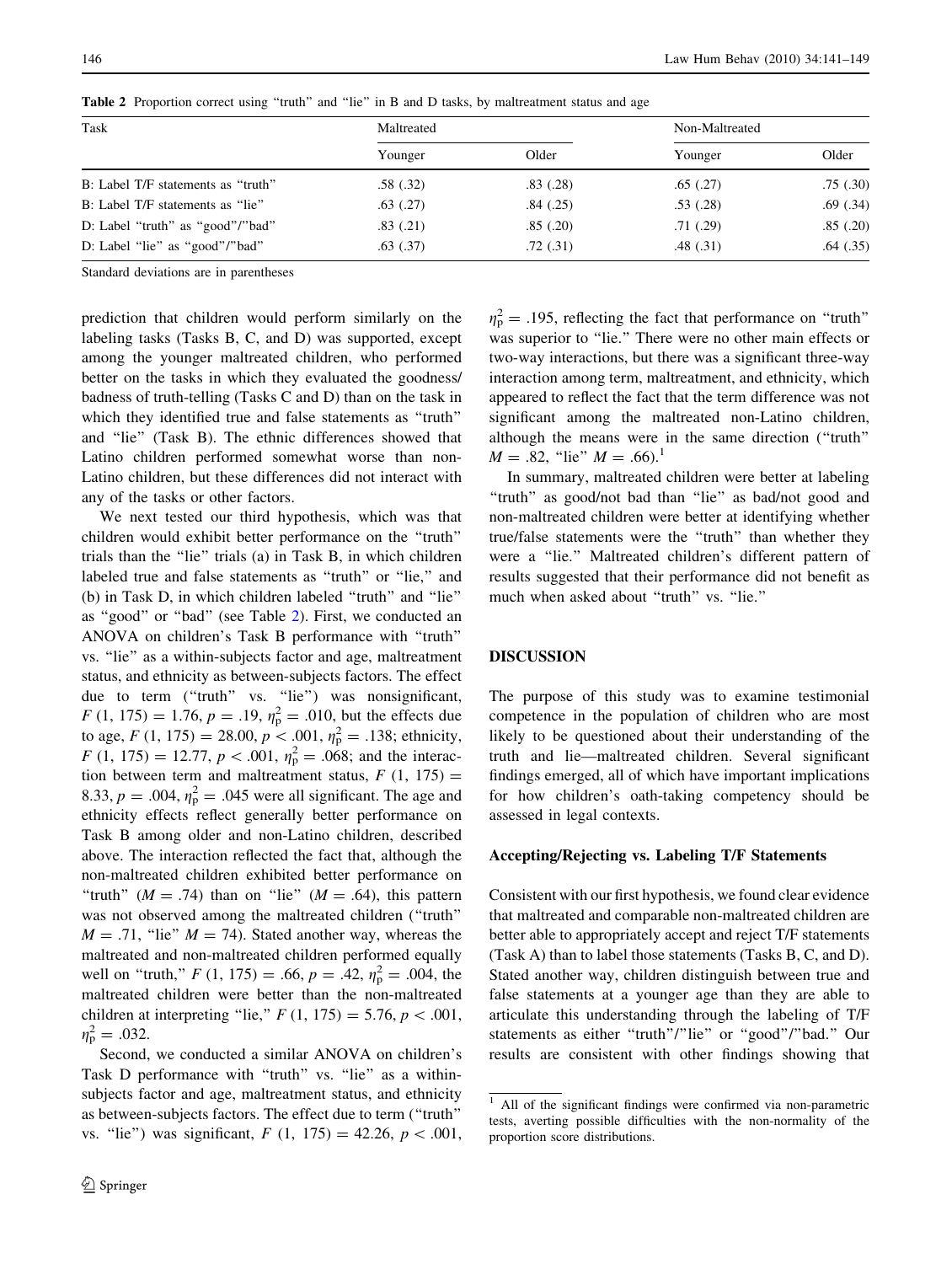children become adept over time at consciously accessing and speaking about concepts (Dienes & Perner, [1999](#page-8-0); Karmiloff-Smith, [1992\)](#page-9-0), and reflect the emergence of a metalinguistic understanding of truth and falsity.

In practical terms, this means that many children will accept true propositions and reject false propositions even though they are incapable of articulating their understanding of the truth, lies, or falsehoods. State v. Superior Court ([1986\)](#page-9-0), an Arizona appellate court case, illustrates the distinction between an ability to reject false statements and an ability to label false statements as such. The prosecuting attorney attempted to qualify a 3-year-old to testify. In response to the question, ''if I said…this is a black crayon, would that be right?'' the child responded "But it's red" (p. 287). Hence, the child successfully contradicted a false statement with a true statement, even though she failed to demonstrate an ability to label the statement itself as ''wrong.'' The court held the child competent to testify, noting that ''while she did not grasp abstract concepts, she readily pointed out errors of fact in various questions'' (id.).

In jurisdictions in which children are not required to take the oath, but in which the courts insist upon an understanding of the importance of telling the truth, child witnesses could potentially qualify through tests of their proclivity to accept true statements and reject false statements. However, if some form of an oath is required, many children who reliably accept true statements and reject false statements will nevertheless be incapable of promising to ''tell the truth'' because they lack an understanding of the kinds of statements to which ''the truth'' refers.

#### Labeling Tasks and Maltreatment Differences

Consistent with our second hypothesis, we found that children performed similarly across the labeling tasks (B, C, and D), except for the younger maltreated children, who evinced better understanding that false statements and lies are ''bad'' (Tasks C and D, respectively) than that false statements are "lies" (Task B). Maltreated children may first learn that ''lies'' are punished and only later understand that ''lies'' uniquely apply to false statements. This difference was not evident among non-maltreated children (nor older maltreated children). Nor did Lyon, Carrick, et al. [\(2008](#page-9-0)) find such differences using comparable tasks with predominantly upper-middle class Caucasian children. The young maltreated children's performance is consistent with findings from prior research on maltreated children's understanding of "truth" and "lie" (Lyon & Dorado, [2008](#page-9-0); Lyon & Saywitz, [1999](#page-9-0)), which also suggested that young maltreated children have a better understanding of the negative connotation of ''lie'' than its denotation (Lyon & Dorado, [2008\)](#page-9-0). Unlike prior research on maltreated children, however, the tasks used here were parallel, thus controlling for possible extraneous differences in task difficulty.

The significance of distinguishing between children's understanding of the wrongfulness of lying and of the meaning of lying has practical implications for qualifying children to take the oath. A child may appear competent when asked if it is good or bad to tell lies but fail to understand what a ''lie'' is. That child will endorse telling the truth when asked to promise to do so. However, whether the child feels obligated to testify truthfully will depend on the child's understanding of a general obligation to speak truthfully rather than the child's recognition of what the promise entails.

#### Understanding of 'Truth" vs. "Lie"

A third significant finding was that children sometimes appeared to understand ''truth'' better than ''lie.'' Specifically, children were more adept at stating whether true and false statements were the "truth" than whether they were ''lies'' (Task B) and more adept at asserting that the ''truth'' is ''good' and ''not bad'' than at labeling ''lie'' as ''not good'' and ''bad'' (Task D). These findings were more consistent among the non-maltreated children. Similar differences were found when the same tasks were used with a group of predominantly upper-middle-class Caucasian children (Lyon, Carrick, et al., [2008](#page-9-0)).

The reasons why children often performed better on ''truth'' than on ''lie'' questions are unclear. With respect to labeling of true and false statements as "truth" and "lie" (Task B), better performance on ''truth'' might reflect uncertainty whether the false statements were indeed ''lies,'' since those statements could have been mistakes or pretense. However, this is unlikely because research examining children's understanding of distinctions between lies and mistakes (Siegal & Peterson, [1996,](#page-9-0) [1998](#page-9-0)) or pretense (Taylor, Lussier, & Maring, [2003;](#page-9-0) cf. Dias & Harris, [1990\)](#page-8-0) has shown that children presume that false statements are lies and tend to require strong contextual cues before inferring otherwise. Moreover, this would not explain why children would be worse at evaluating statements explicitly referred to as ''lies'' than statements referred to as ''truth'' (Task D).

Children's better performance on ''truth'' may reflect a positivity bias, whereby children are reluctant to apply negative labels to the actions of others (Lyon, Carrick, et al., [2008](#page-9-0)). Maltreated children, in contrast, have been found to have negative expectations of others' behavior (Toth et al., [2000](#page-9-0)), and this might explain why they were less likely than non-maltreated children to respond differentially to "truth" and "lie." Future research can attempt to uncover the underlying reasons for these differences.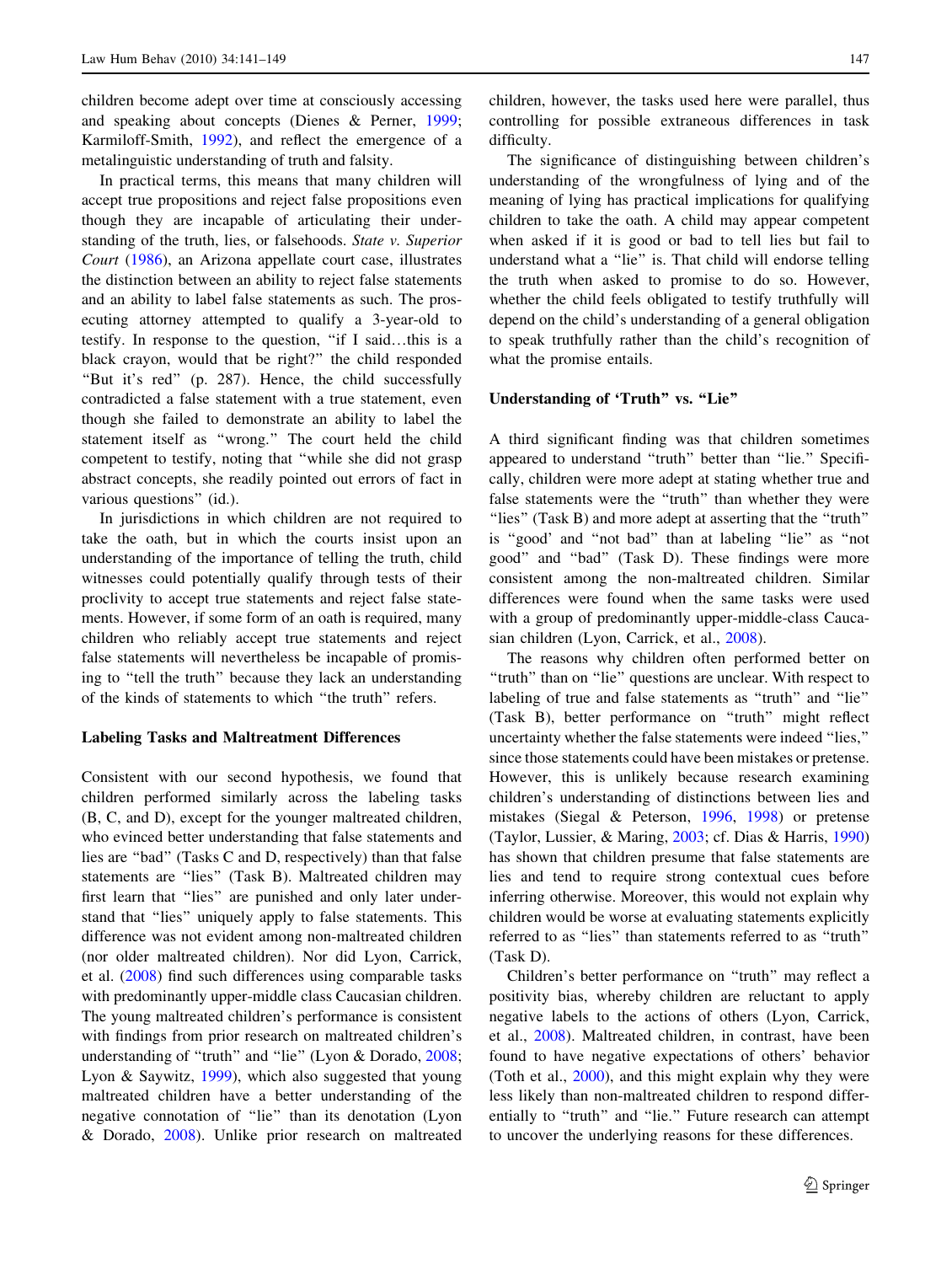<span id="page-8-0"></span>Regardless of the mechanisms, children's better performance on ''truth'' than on ''lie'' has clear practical significance: as discussed in the introduction, oath-taking competency does not require an understanding of the word "lie." For one, a child who understands "truth" but not "lie" can successfully identify statements as the truth or not, and can promise to ''tell the truth.'' Hence, attorneys questioning children who appear to have difficulty with the word "lie" may exclusively ask questions about "truth." Indeed, the latest version of the NICHD structured protocol for forensic interviewing only includes a discussion of "truth" with the child (Lamb, Orbach, Hershkowitz, Esplin, & Horowitz, [2007](#page-9-0)).

#### Validity of Competency Assessments

The differences in performance across tasks highlight the fact that whether a particular child witness appears competent or incompetent will vary depending upon the skills of the individual questioning the child, who is likely to be an attorney or a judge with limited understanding of child development. Furthermore, prior research with maltreated children has demonstrated that children's performance on questions about ''truth'' and ''lie'' is related to their verbal development (Lyon & Saywitz, [1999\)](#page-9-0), and although we did not assess children's verbal abilities, the fact that Latino children's performance suffered overall suggests that vocabulary played a part in this study as well. Although, as noted above, the competency questions have some ability to identify children who are capable of understanding the oath and therefore more likely to be influenced by the oath (Lyon, Malloy, et al., [2008](#page-9-0); Talwar et al., [2004](#page-9-0)), strict competency requirements are likely to exclude many children who have some understanding but find it difficult to demonstrate their comprehension (Lyon, Malloy, et al., [2008\)](#page-9-0). One possible solution is for jurisdictions that choose to keep the competency requirements to endorse standardized methods for accurate assessment.

In conclusion, this study, the first to examine maltreated and non-maltreated children's oath-taking competency, demonstrated that the way in which children are questioned about their understanding of the truth and lies plays a major role in their apparent understanding. Even the youngest children reliably reject false statements and thus distinguish between truth and falsity. Hence, in jurisdictions in which children can testify unsworn, yet are expected to appreciate truthfulness, they may be qualified by being asked to accept or reject true and false statements rather than to label statements as such. Children's explicit understanding of ''truth'' and ''lie'' may be both under- and overestimated. Children may understand the wrongfulness of lying but not understand what lying is. Oath-taking competency is not adequately assessed merely by

ascertaining whether the child understands that it is wrong to lie. Children may understand ''truth'' but not understand "lie." Questioners attempting to qualify children should begin with questions about what is true or not true. Questioning children about their oath-taking requires attention to subtle differences across tasks that may make the difference in whether a child is allowed to testify.

Acknowledgments Preparation of this article was supported in part by National Institute of Child and Human Development Grant HD047290-01A2. We appreciate the research assistance of Elizabeth Ahern, Linda Baker, Niki Diklich, Chava Frankiel, Lindsay Malloy, Kera Murphy, LeighAnn Smith, and Shari Tanizawa.

#### REFERENCES

- Bruck, M., Ceci, S. J., & Hembrooke, H. (1998). Reliability and credibility of young children's reports. The American Psychologist, 53, 136–151. doi:[10.1037/0003-066X.53.2.136](http://dx.doi.org/10.1037/0003-066X.53.2.136).
- Bussey, K. (1992). Lying and truthfulness: Children's definitions, standards, and evaluative reactions. Child Development, 63, 129–137. doi:[10.2307/1130907.](http://dx.doi.org/10.2307/1130907)
- Bussey, K., & Grimbeek, E. J. (1995). Disclosure processes: Issues for child sexual abuse victims. In K. J. Rotenberg (Ed.), Disclosure processes in children and adolescents (pp. 166–203). Cambridge: Cambridge University Press.
- Crawford v. Washington, 541 U.S. 36 (2004).
- Crown Prosecution Service. (2002). Achieving best evidence in criminal proceedings: Guidance for vulnerable or intimated witnesses, including children. London: Home Office Communication Directorate.
- Davis v. Washington 547 U.S. 813 (2006).
- Dias, M. G., & Harris, P. L. (1990). The influence of the imagination on reasoning. The British Journal of Developmental Psychology, 8, 305–318.
- Dienes, Z., & Perner, J. (1999). A theory of implicit and explicit knowledge. The Behavioral and Brain Sciences, 22, 735–808. doi[:10.1017/S0140525X99002186.](http://dx.doi.org/10.1017/S0140525X99002186)
- Ed-data. (2008). Available from <http://www.ed-data.k12.ca.us>.
- Feben, D. J. (1985). Age of witness competency: Cognitive correlates. Unpublished Honours Thesis, Monash University, Clayton, Australia.
- Fla. Evid. Code § 90.605 (2) (2007).
- Goodman, G. S., Aman, C. J., & Hirschman, J. (1987). Child sexual and physical abuse: Children's testimony. In S. J. Ceci, M. P. Toglia, & D. F. Ross (Eds.), Children's eyewitness memory (pp. 1-23). New York: Springer-Verlag.
- Goodman, G. S., Quas, J., Bulkley, J., & Shapiro, S. (1999). Innovations for child witnesses: A national survey. Psychology, Public Policy, and Law, 5, 255–281. doi:[10.1037/1076-8971.](http://dx.doi.org/10.1037/1076-8971.5.2.255) [5.2.255.](http://dx.doi.org/10.1037/1076-8971.5.2.255)
- Goodman, G. S., & Reed, R. S. (1986). Age differences in eyewitness testimony. Law and Human Behavior, 10, 317–332. doi[:10.1007/](http://dx.doi.org/10.1007/BF01047344) [BF01047344](http://dx.doi.org/10.1007/BF01047344).
- Goolsbee, A., & Guryan, J. (2006). The impact of internet subsidies in public schools. The Review of Economics and Statistics, 88, 336–347. doi:[10.1162/rest.88.2.336.](http://dx.doi.org/10.1162/rest.88.2.336)
- Haugaard, J. J., Reppucci, N. D., Laird, J., & Nauful, T. (1991). Children's definitions of the truth and their competency as witnesses in legal proceedings. Law and Human Behavior, 15, 253–271. doi:[10.1007/BF01061712](http://dx.doi.org/10.1007/BF01061712).